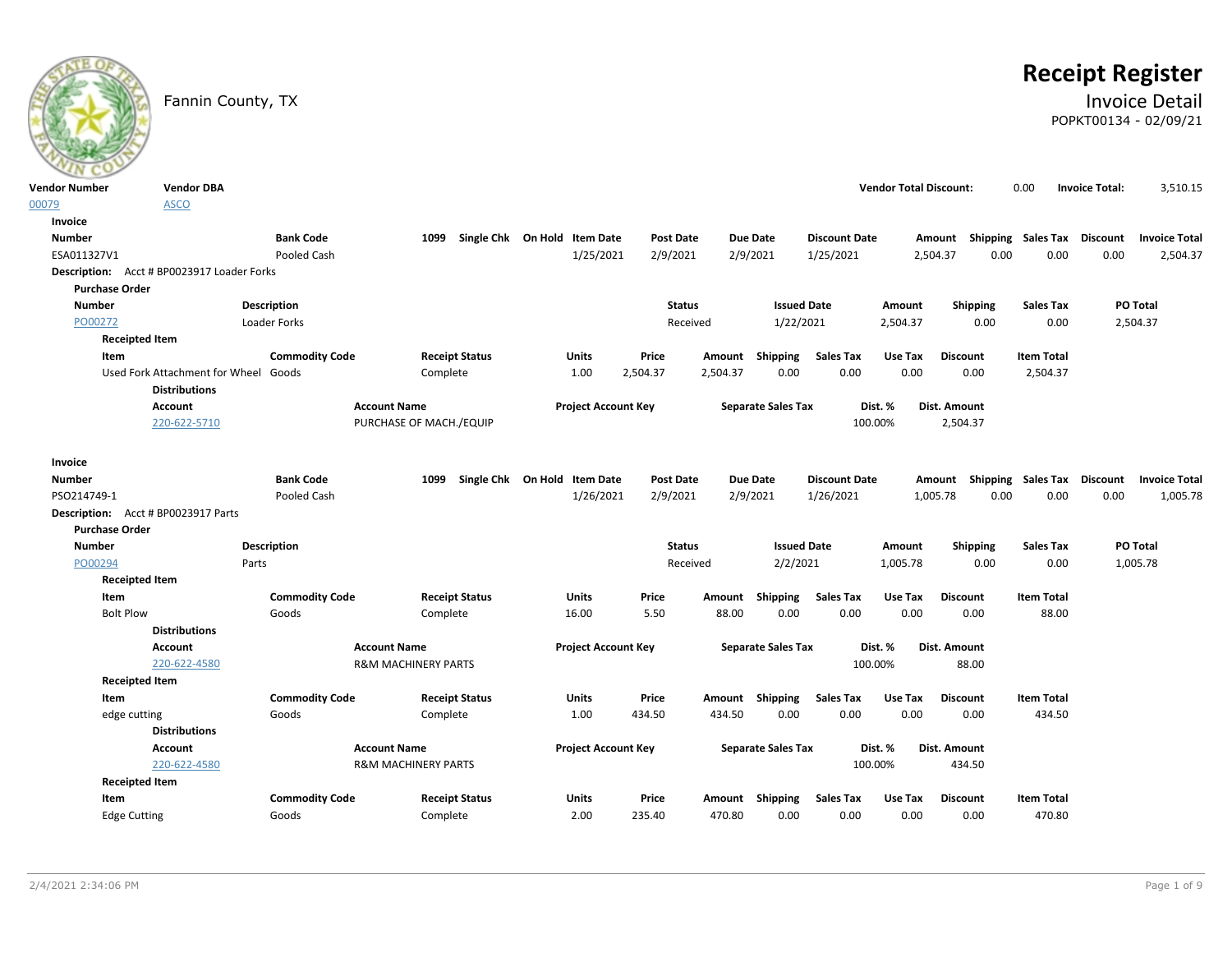|                                 | <b>Distributions</b>                    |                       |                                |                              |                            |                  |                           |                      |                               |                           |                    |                       |                      |
|---------------------------------|-----------------------------------------|-----------------------|--------------------------------|------------------------------|----------------------------|------------------|---------------------------|----------------------|-------------------------------|---------------------------|--------------------|-----------------------|----------------------|
|                                 | <b>Account</b>                          |                       | <b>Account Name</b>            |                              | <b>Project Account Key</b> |                  | <b>Separate Sales Tax</b> |                      | Dist. %                       | Dist. Amount              |                    |                       |                      |
|                                 | 220-622-4580                            |                       | <b>R&amp;M MACHINERY PARTS</b> |                              |                            |                  |                           | 100.00%              |                               | 470.80                    |                    |                       |                      |
| <b>Receipted Item</b>           |                                         |                       |                                |                              |                            |                  |                           |                      |                               |                           |                    |                       |                      |
| Item                            |                                         | <b>Commodity Code</b> | <b>Receipt Status</b>          | <b>Units</b>                 | Price                      |                  | Amount Shipping           | Sales Tax            | Use Tax                       | <b>Discount</b>           | <b>Item Total</b>  |                       |                      |
| <b>Nuts</b>                     |                                         | Goods                 | Complete                       | 16.00                        | 0.78                       | 12.48            | 0.00                      | 0.00                 | 0.00                          | 0.00                      | 12.48              |                       |                      |
|                                 | <b>Distributions</b>                    |                       |                                |                              |                            |                  |                           |                      |                               |                           |                    |                       |                      |
|                                 | <b>Account</b>                          |                       | <b>Account Name</b>            |                              | <b>Project Account Key</b> |                  | <b>Separate Sales Tax</b> |                      | Dist. %                       | Dist. Amount              |                    |                       |                      |
|                                 | 220-622-4580                            |                       | <b>R&amp;M MACHINERY PARTS</b> |                              |                            |                  |                           | 100.00%              |                               | 12.48                     |                    |                       |                      |
| <b>Vendor Number</b>            | <b>Vendor DBA</b>                       |                       |                                |                              |                            |                  |                           |                      | <b>Vendor Total Discount:</b> |                           | 0.00               | <b>Invoice Total:</b> | 1,792.51             |
| <b>VEN02274</b>                 | <b>BLAKE UTTER FORD</b>                 |                       |                                |                              |                            |                  |                           |                      |                               |                           |                    |                       |                      |
| Invoice                         |                                         |                       |                                |                              |                            |                  |                           |                      |                               |                           |                    |                       |                      |
| <b>Number</b>                   |                                         | <b>Bank Code</b>      | 1099                           | Single Chk On Hold Item Date |                            | <b>Post Date</b> | <b>Due Date</b>           | <b>Discount Date</b> |                               | Amount Shipping Sales Tax |                    | Discount              | <b>Invoice Total</b> |
| 347453                          |                                         | Pooled Cash           |                                | 1/29/2021                    |                            | 2/9/2021         | 2/9/2021                  | 1/29/2021            | 1,792.51                      | 0.00                      | 0.00               | 0.00                  | 1,792.51             |
| <b>Description:</b> Car Repairs |                                         |                       |                                |                              |                            |                  |                           |                      |                               |                           |                    |                       |                      |
| <b>Purchase Order</b>           |                                         |                       |                                |                              |                            |                  |                           |                      |                               |                           |                    |                       |                      |
| <b>Number</b>                   |                                         | Description           |                                |                              |                            | <b>Status</b>    |                           | <b>Issued Date</b>   | Amount                        | <b>Shipping</b>           | <b>Sales Tax</b>   |                       | PO Total             |
| PO00289                         |                                         | Car Repairs           |                                |                              |                            | Received         | 1/29/2021                 |                      | 1,792.51                      | 0.00                      | 0.00               |                       | 1,792.51             |
| <b>Receipted Item</b>           |                                         |                       |                                |                              |                            |                  |                           |                      |                               |                           |                    |                       |                      |
| Item                            |                                         | <b>Commodity Code</b> | <b>Receipt Status</b>          | Units                        | Price                      |                  | Amount Shipping           | Sales Tax            | Use Tax                       | <b>Discount</b>           | <b>Item Total</b>  |                       |                      |
|                                 | Unit 1068 - Transmission and Batt Goods |                       | Complete                       | 1.00                         | 1,792.51                   | 1,792.51         | 0.00                      | 0.00                 | 0.00                          | 0.00                      | 1,792.51           |                       |                      |
|                                 | <b>Distributions</b>                    |                       |                                |                              |                            |                  |                           |                      |                               |                           |                    |                       |                      |
|                                 | <b>Account</b>                          |                       | <b>Account Name</b>            |                              | <b>Project Account Key</b> |                  | <b>Separate Sales Tax</b> |                      | Dist. %                       | Dist. Amount              |                    |                       |                      |
|                                 | 100-560-4540                            |                       | <b>R &amp; M AUTOMOBILES</b>   |                              |                            |                  |                           | 100.00%              |                               | 1,792.51                  |                    |                       |                      |
| <b>Vendor Number</b>            | <b>Vendor DBA</b>                       |                       |                                |                              |                            |                  |                           |                      | <b>Vendor Total Discount:</b> |                           | 0.00               | <b>Invoice Total:</b> | 256.47               |
| 00696                           | <b>DELL MARKETING L.P.</b>              |                       |                                |                              |                            |                  |                           |                      |                               |                           |                    |                       |                      |
| Invoice                         |                                         |                       |                                |                              |                            |                  |                           |                      |                               |                           |                    |                       |                      |
| <b>Number</b>                   |                                         | <b>Bank Code</b>      | 1099                           | Single Chk On Hold Item Date |                            | <b>Post Date</b> | <b>Due Date</b>           | <b>Discount Date</b> |                               | Amount                    | Shipping Sales Tax | Discount              | <b>Invoice Total</b> |
| 10461087090                     |                                         | Pooled Cash           |                                | 1/27/2021                    |                            | 2/9/2021         | 2/9/2021                  | 1/27/2021            |                               | 0.00<br>256.47            | 0.00               | 0.00                  | 256.47               |
| <b>Description:</b> Toners      |                                         |                       |                                |                              |                            |                  |                           |                      |                               |                           |                    |                       |                      |
| <b>Purchase Order</b>           |                                         |                       |                                |                              |                            |                  |                           |                      |                               |                           |                    |                       |                      |
| <b>Number</b>                   |                                         | <b>Description</b>    |                                |                              |                            | <b>Status</b>    |                           | <b>Issued Date</b>   | Amount                        | <b>Shipping</b>           | <b>Sales Tax</b>   |                       | PO Total             |
| PO00280                         |                                         | Toners                |                                |                              |                            | Received         | 1/27/2021                 |                      | 256.47                        | 0.00                      | 0.00               |                       | 256.47               |
| <b>Receipted Item</b>           |                                         |                       |                                |                              |                            |                  |                           |                      |                               |                           |                    |                       |                      |
| Item                            |                                         | <b>Commodity Code</b> | <b>Receipt Status</b>          | Units                        | Price                      |                  | Amount Shipping           | Sales Tax            | Use Tax                       | <b>Discount</b>           | <b>Item Total</b>  |                       |                      |
| <b>B2360 DN</b>                 |                                         | Goods                 | Complete                       | 3.00                         | 85.49                      | 256.47           | 0.00                      | 0.00                 | 0.00                          | 0.00                      | 256.47             |                       |                      |
|                                 | <b>Distributions</b>                    |                       |                                |                              |                            |                  |                           |                      |                               |                           |                    |                       |                      |
|                                 | <b>Account</b>                          |                       | <b>Account Name</b>            |                              | <b>Project Account Key</b> |                  | <b>Separate Sales Tax</b> |                      | Dist. %                       | Dist. Amount              |                    |                       |                      |
|                                 | 100-475-3100                            |                       | <b>OFFICE SUPPLIES</b>         |                              |                            |                  |                           | 100.00%              |                               | 256.47                    |                    |                       |                      |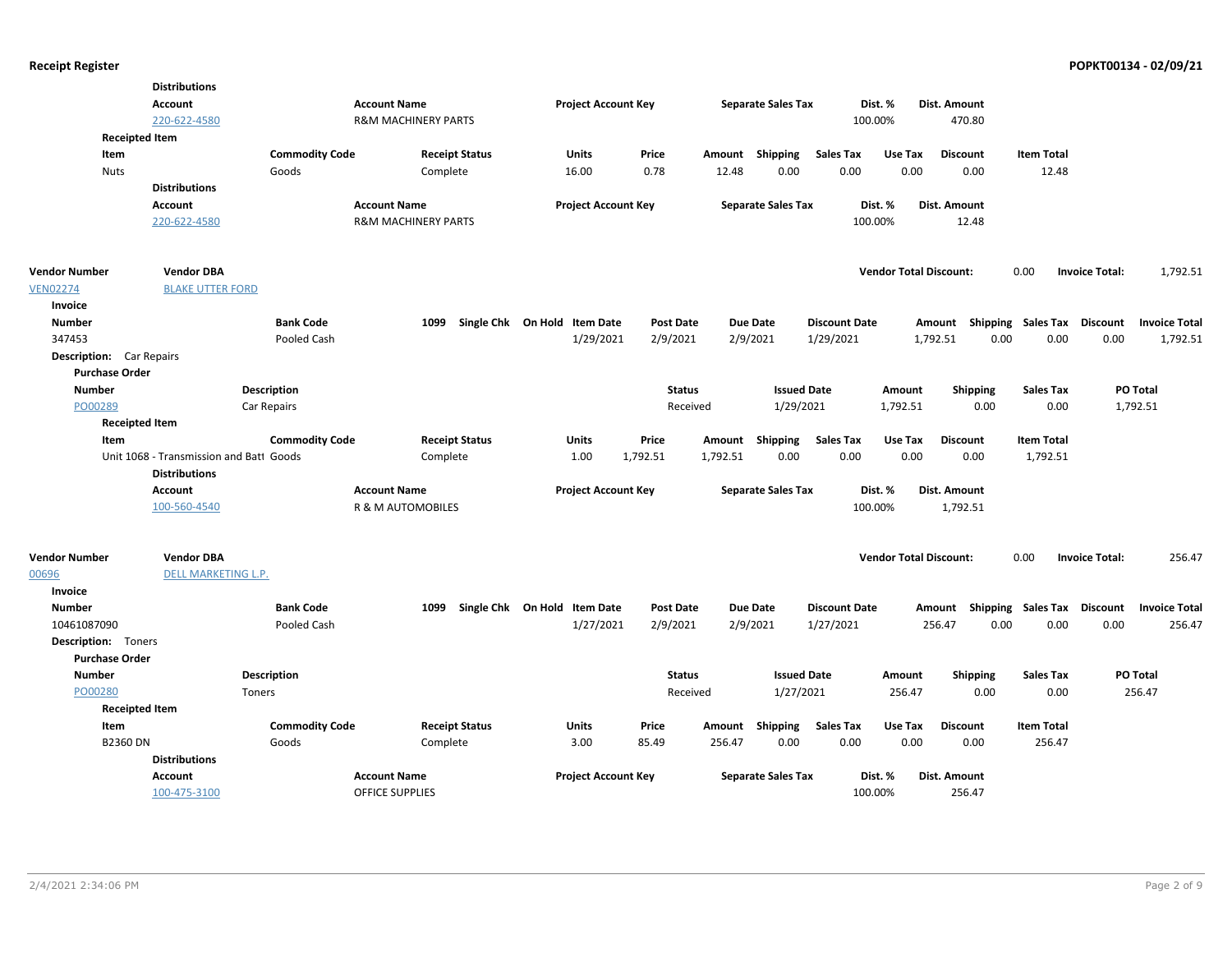| <b>Receipt Register</b>             |                      |                                |                                   |                                   |                |                             |                                  |                               |                                    |                           |                       | POPKT00134 - 02/09/21 |
|-------------------------------------|----------------------|--------------------------------|-----------------------------------|-----------------------------------|----------------|-----------------------------|----------------------------------|-------------------------------|------------------------------------|---------------------------|-----------------------|-----------------------|
| <b>Vendor Number</b>                | <b>Vendor DBA</b>    |                                |                                   |                                   |                |                             |                                  | <b>Vendor Total Discount:</b> |                                    | 0.00                      | <b>Invoice Total:</b> | 142.49                |
| 00195                               | FIX & FEED BONHAM/CO |                                |                                   |                                   |                |                             |                                  |                               |                                    |                           |                       |                       |
| Invoice                             |                      |                                |                                   |                                   |                |                             |                                  |                               |                                    |                           |                       |                       |
| <b>Number</b>                       |                      | <b>Bank Code</b>               |                                   | 1099 Single Chk On Hold Item Date | Post Date      | <b>Due Date</b>             | <b>Discount Date</b>             |                               | Amount Shipping Sales Tax Discount |                           |                       | <b>Invoice Total</b>  |
| 2101-018766                         |                      | Pooled Cash                    |                                   | 1/21/2021                         | 2/9/2021       | 2/9/2021                    | 1/21/2021                        |                               | 142.49<br>0.00                     | 0.00                      | 0.00                  | 142.49                |
| <b>Description:</b> Paint           |                      |                                |                                   |                                   |                |                             |                                  |                               |                                    |                           |                       |                       |
| <b>Purchase Order</b>               |                      |                                |                                   |                                   |                |                             |                                  |                               |                                    |                           |                       |                       |
| <b>Number</b>                       |                      | <b>Description</b>             |                                   |                                   | <b>Status</b>  |                             | <b>Issued Date</b>               | Amount                        | <b>Shipping</b>                    | <b>Sales Tax</b>          |                       | PO Total              |
| PO00292                             |                      | Paint                          |                                   |                                   | Received       |                             | 2/2/2021                         | 142.49                        | 0.00                               | 0.00                      |                       | 142.49                |
| <b>Receipted Item</b>               |                      |                                |                                   |                                   |                |                             |                                  |                               |                                    |                           |                       |                       |
| Item                                |                      | <b>Commodity Code</b>          | <b>Receipt Status</b>             | Units                             | Price          | Amount<br>Shipping          | <b>Sales Tax</b>                 | Use Tax                       | <b>Discount</b>                    | <b>Item Total</b>         |                       |                       |
| Paint                               |                      | Goods                          | Complete                          | 1.00                              | 142.49         | 142.49                      | 0.00<br>0.00                     | 0.00                          | 0.00                               | 142.49                    |                       |                       |
|                                     | <b>Distributions</b> |                                |                                   |                                   |                |                             |                                  |                               |                                    |                           |                       |                       |
|                                     | Account              |                                | <b>Account Name</b>               | <b>Project Account Key</b>        |                | <b>Separate Sales Tax</b>   |                                  | Dist. %                       | <b>Dist. Amount</b>                |                           |                       |                       |
|                                     | 100-565-4500         |                                | <b>R&amp;M BUILDING</b>           |                                   |                |                             |                                  | 100.00%                       | 142.49                             |                           |                       |                       |
|                                     |                      |                                |                                   |                                   |                |                             |                                  |                               |                                    |                           |                       |                       |
| <b>Vendor Number</b>                | <b>Vendor DBA</b>    |                                |                                   |                                   |                |                             |                                  | <b>Vendor Total Discount:</b> |                                    | 0.00                      | <b>Invoice Total:</b> | 465.11                |
| 00216                               | <b>OFFICE DEPOT</b>  |                                |                                   |                                   |                |                             |                                  |                               |                                    |                           |                       |                       |
| Invoice                             |                      |                                |                                   |                                   |                |                             |                                  |                               |                                    |                           |                       |                       |
| <b>Number</b>                       |                      | <b>Bank Code</b>               | Single Chk On Hold<br>1099        | <b>Item Date</b>                  | Post Date      | <b>Due Date</b>             | <b>Discount Date</b>             |                               | Amount Shipping Sales Tax Discount |                           |                       | <b>Invoice Total</b>  |
| 149529901002                        |                      | Pooled Cash                    |                                   | 1/20/2021                         | 2/9/2021       | 2/9/2021                    | 1/20/2021                        |                               | 0.00<br>22.58                      | 0.00                      | 0.00                  | 22.58                 |
| <b>Description:</b> Office Supplies |                      |                                |                                   |                                   |                |                             |                                  |                               |                                    |                           |                       |                       |
| <b>Purchase Order</b>               |                      |                                |                                   |                                   |                |                             |                                  |                               |                                    |                           |                       | PO Total              |
| <b>Number</b>                       |                      | <b>Description</b>             |                                   |                                   | <b>Status</b>  |                             | <b>Issued Date</b>               | Amount                        | <b>Shipping</b>                    | <b>Sales Tax</b>          |                       |                       |
| PO00247                             |                      | <b>Office Supplies</b>         |                                   |                                   | Received       |                             | 1/13/2021                        | 22.58                         | 0.00                               | 0.00                      |                       | 22.58                 |
| <b>Receipted Item</b>               |                      |                                |                                   | Units                             |                |                             |                                  |                               |                                    | <b>Item Total</b>         |                       |                       |
| Item<br><b>Staples</b>              |                      | <b>Commodity Code</b><br>Goods | <b>Receipt Status</b><br>Complete | 2.00                              | Price<br>11.29 | Shipping<br>Amount<br>22.58 | <b>Sales Tax</b><br>0.00<br>0.00 | Use Tax<br>0.00               | <b>Discount</b><br>0.00            | 22.58                     |                       |                       |
|                                     | <b>Distributions</b> |                                |                                   |                                   |                |                             |                                  |                               |                                    |                           |                       |                       |
|                                     | Account              |                                | <b>Account Name</b>               | <b>Project Account Key</b>        |                | <b>Separate Sales Tax</b>   |                                  | Dist. %                       | Dist. Amount                       |                           |                       |                       |
|                                     | 100-403-3100         |                                | <b>OFFICE SUPPLIES</b>            |                                   |                |                             |                                  | 100.00%                       | 22.58                              |                           |                       |                       |
|                                     |                      |                                |                                   |                                   |                |                             |                                  |                               |                                    |                           |                       |                       |
| Invoice                             |                      |                                |                                   |                                   |                |                             |                                  |                               |                                    |                           |                       |                       |
| Number                              |                      | <b>Bank Code</b>               | 1099                              | Single Chk On Hold Item Date      | Post Date      | <b>Due Date</b>             | <b>Discount Date</b>             |                               | Amount                             | <b>Shipping Sales Tax</b> | <b>Discount</b>       | <b>Invoice Total</b>  |
| 152182992001                        |                      | Pooled Cash                    |                                   | 1/28/2021                         | 2/9/2021       | 2/9/2021                    | 1/28/2021                        |                               | 106.06<br>0.00                     | 0.00                      | 0.00                  | 106.06                |
| <b>Description:</b> Office SUppies  |                      |                                |                                   |                                   |                |                             |                                  |                               |                                    |                           |                       |                       |
| <b>Purchase Order</b>               |                      |                                |                                   |                                   |                |                             |                                  |                               |                                    |                           |                       |                       |
| <b>Number</b>                       |                      | <b>Description</b>             |                                   |                                   | <b>Status</b>  |                             | <b>Issued Date</b>               | Amount                        | <b>Shipping</b>                    | <b>Sales Tax</b>          |                       | PO Total              |
| PO00283                             |                      | Office SUppies                 |                                   |                                   |                | Partially Received          | 1/27/2021                        | 142.02                        | 0.00                               | 0.00                      |                       | 142.02                |
| <b>Receipted Item</b>               |                      |                                |                                   |                                   |                |                             |                                  |                               |                                    | <b>Item Total</b>         |                       |                       |
| Item                                |                      | <b>Commodity Code</b><br>Goods | <b>Receipt Status</b>             | Units<br>1.00                     | Price<br>5.97  | Shipping<br>Amount<br>5.97  | <b>Sales Tax</b><br>0.00<br>0.00 | Use Tax<br>0.00               | <b>Discount</b><br>0.00            | 5.97                      |                       |                       |
| 2-hole punch                        | <b>Distributions</b> |                                | Complete                          |                                   |                |                             |                                  |                               |                                    |                           |                       |                       |
|                                     | Account              |                                | <b>Account Name</b>               | <b>Project Account Key</b>        |                | <b>Separate Sales Tax</b>   |                                  | Dist. %                       | Dist. Amount                       |                           |                       |                       |
|                                     |                      |                                |                                   |                                   |                |                             |                                  |                               |                                    |                           |                       |                       |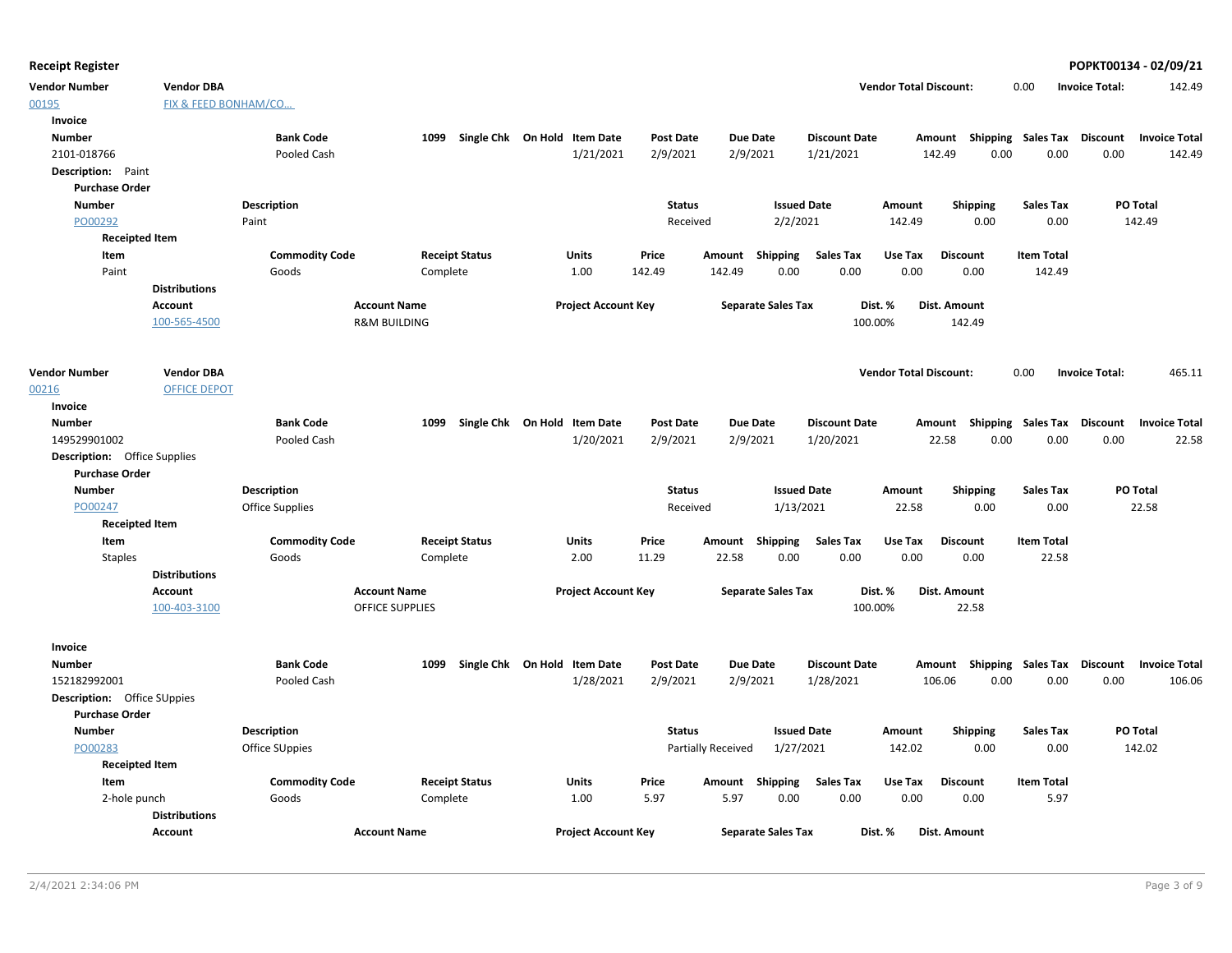|               | 100-450-3100                        |                       | <b>OFFICE SUPPLIES</b> |                              |                  |                 |                           |                      | 100.00% | 5.97            |                            |                                  |
|---------------|-------------------------------------|-----------------------|------------------------|------------------------------|------------------|-----------------|---------------------------|----------------------|---------|-----------------|----------------------------|----------------------------------|
|               | <b>Receipted Item</b>               |                       |                        |                              |                  |                 |                           |                      |         |                 |                            |                                  |
|               | Item                                | <b>Commodity Code</b> | <b>Receipt Status</b>  | <b>Units</b>                 | Price            | Amount<br>89.97 | Shipping<br>0.00          | <b>Sales Tax</b>     | Use Tax | <b>Discount</b> | <b>Item Total</b><br>89.97 |                                  |
|               | Paper                               | Goods                 | Complete               | 3.00                         | 29.99            |                 |                           | 0.00                 | 0.00    | 0.00            |                            |                                  |
|               | <b>Distributions</b>                |                       |                        |                              |                  |                 |                           |                      |         |                 |                            |                                  |
|               | <b>Account</b>                      |                       | <b>Account Name</b>    | <b>Project Account Key</b>   |                  |                 | <b>Separate Sales Tax</b> |                      | Dist. % | Dist. Amount    |                            |                                  |
|               | 100-450-3100                        |                       | <b>OFFICE SUPPLIES</b> |                              |                  |                 |                           |                      | 100.00% | 89.97           |                            |                                  |
|               | <b>Receipted Item</b>               |                       |                        |                              |                  |                 |                           |                      |         |                 |                            |                                  |
|               | Item                                | <b>Commodity Code</b> | <b>Receipt Status</b>  | <b>Units</b>                 | Price            | Amount          | Shipping                  | <b>Sales Tax</b>     | Use Tax | <b>Discount</b> | <b>Item Total</b>          |                                  |
|               | <b>Plastic Containers</b>           | Goods                 | Void                   | 4.00                         | 8.99             | 35.96           | 0.00                      | 0.00                 | 0.00    | 0.00            | 35.96                      |                                  |
|               | <b>Distributions</b>                |                       |                        |                              |                  |                 |                           |                      |         |                 |                            |                                  |
|               | <b>Account</b>                      |                       | <b>Account Name</b>    | <b>Project Account Key</b>   |                  |                 | <b>Separate Sales Tax</b> |                      | Dist. % | Dist. Amount    |                            |                                  |
|               | 100-450-3100                        |                       | <b>OFFICE SUPPLIES</b> |                              |                  |                 |                           |                      | 100.00% | 35.96           |                            |                                  |
|               | <b>Receipted Item</b>               |                       |                        |                              |                  |                 |                           |                      |         |                 |                            |                                  |
|               | Item                                | <b>Commodity Code</b> | <b>Receipt Status</b>  | Units                        | Price            |                 | Amount Shipping           | <b>Sales Tax</b>     | Use Tax | <b>Discount</b> | <b>Item Total</b>          |                                  |
|               | Tape w/dispenser                    | Goods                 | Complete               | 1.00                         | 10.12            | 10.12           | 0.00                      | 0.00                 | 0.00    | 0.00            | 10.12                      |                                  |
|               | <b>Distributions</b>                |                       |                        |                              |                  |                 |                           |                      |         |                 |                            |                                  |
|               | Account                             |                       | <b>Account Name</b>    | <b>Project Account Key</b>   |                  |                 | <b>Separate Sales Tax</b> |                      | Dist. % | Dist. Amount    |                            |                                  |
|               | 100-450-3100                        |                       | <b>OFFICE SUPPLIES</b> |                              |                  |                 |                           |                      | 100.00% | 10.12           |                            |                                  |
| Invoice       |                                     |                       |                        |                              |                  |                 |                           |                      |         |                 |                            |                                  |
| Number        |                                     | <b>Bank Code</b>      | 1099                   | Single Chk On Hold Item Date | <b>Post Date</b> |                 | <b>Due Date</b>           | <b>Discount Date</b> |         |                 | Amount Shipping Sales Tax  | Discount<br><b>Invoice Total</b> |
| 152476201001  |                                     | Pooled Cash           |                        | 1/27/2021                    | 2/9/2021         |                 | 2/9/2021                  | 1/27/2021            |         | 173.64          | 0.00<br>0.00               | 0.00<br>173.64                   |
|               | <b>Description:</b> Office Supplies |                       |                        |                              |                  |                 |                           |                      |         |                 |                            |                                  |
|               | <b>Purchase Order</b>               |                       |                        |                              |                  |                 |                           |                      |         |                 |                            |                                  |
| <b>Number</b> |                                     | Description           |                        |                              | <b>Status</b>    |                 | <b>Issued Date</b>        |                      | Amount  | Shipping        | <b>Sales Tax</b>           | PO Total                         |
| PO00276       |                                     | Office Supplies       |                        |                              | Received         |                 | 1/25/2021                 |                      | 435.71  | 0.00            | 0.00                       | 435.71                           |
|               | <b>Receipted Item</b>               |                       |                        |                              |                  |                 |                           |                      |         |                 |                            |                                  |
|               | Item                                | <b>Commodity Code</b> | <b>Receipt Status</b>  | <b>Units</b>                 | Price            | Amount          | Shipping                  | <b>Sales Tax</b>     | Use Tax | <b>Discount</b> | <b>Item Total</b>          |                                  |
|               | 58A HP Laserjet Ink                 | Goods                 | Complete               | 1.00                         | 105.99           | 105.99          | 0.00                      | 0.00                 | 0.00    | 0.00            | 105.99                     |                                  |
|               |                                     |                       |                        | Vendor Part Number: 7093346  |                  |                 |                           |                      |         |                 |                            |                                  |
|               | <b>Distributions</b>                |                       |                        |                              |                  |                 |                           |                      |         |                 |                            |                                  |
|               | Account                             |                       | <b>Account Name</b>    | <b>Project Account Key</b>   |                  |                 | <b>Separate Sales Tax</b> |                      | Dist. % | Dist. Amount    |                            |                                  |
|               | 100-475-3100                        |                       | <b>OFFICE SUPPLIES</b> |                              |                  |                 |                           |                      | 100.00% | 105.99          |                            |                                  |
|               | <b>Receipted Item</b>               |                       |                        |                              |                  |                 |                           |                      |         |                 |                            |                                  |
|               | Item                                | <b>Commodity Code</b> | <b>Receipt Status</b>  | <b>Units</b>                 | Price            | Amount          | Shipping                  | <b>Sales Tax</b>     | Use Tax | <b>Discount</b> | <b>Item Total</b>          |                                  |
|               | Highlighters                        | Goods                 | Complete               | 4.00                         | 3.68             | 14.72           | 0.00                      | 0.00                 | 0.00    | 0.00            | 14.72                      |                                  |
|               |                                     |                       |                        | Vendor Part Number: 942742   |                  |                 |                           |                      |         |                 |                            |                                  |
|               | <b>Distributions</b>                |                       |                        |                              |                  |                 |                           |                      |         |                 |                            |                                  |
|               | Account                             |                       | <b>Account Name</b>    | <b>Project Account Key</b>   |                  |                 | <b>Separate Sales Tax</b> |                      | Dist. % | Dist. Amount    |                            |                                  |
|               | 100-475-3100                        |                       | <b>OFFICE SUPPLIES</b> |                              |                  |                 |                           |                      | 100.00% | 14.72           |                            |                                  |
|               | <b>Receipted Item</b>               |                       |                        |                              |                  |                 |                           |                      |         |                 |                            |                                  |
|               | Item                                | <b>Commodity Code</b> | <b>Receipt Status</b>  | <b>Units</b>                 | Price            |                 | Amount Shipping           | <b>Sales Tax</b>     | Use Tax | <b>Discount</b> | <b>Item Total</b>          |                                  |
|               | Ink Dell b3460dn                    | Goods                 | Void                   | 3.00                         | 105.00           | 315.00          | 0.00                      | 0.00                 | 0.00    | 0.00            | 315.00                     |                                  |

**Vendor Part Number:** 372162

## **Receipt Register POPKT00134 - 02/09/21**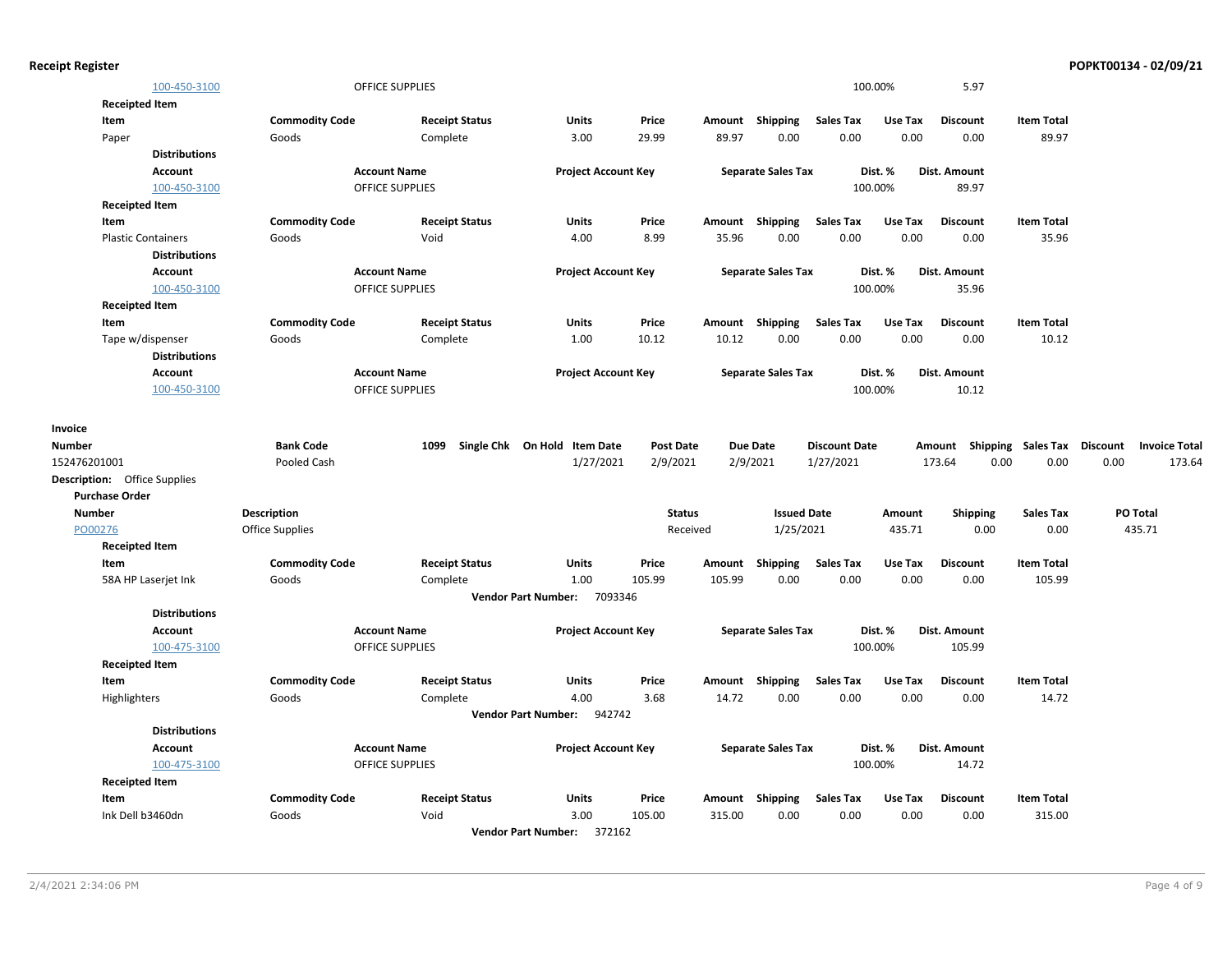| <b>Distributions</b>        |                       |                           |                                      |                  |        |                           |                      |         |                     |                    |                 |                      |
|-----------------------------|-----------------------|---------------------------|--------------------------------------|------------------|--------|---------------------------|----------------------|---------|---------------------|--------------------|-----------------|----------------------|
| <b>Account</b>              |                       | <b>Account Name</b>       | <b>Project Account Key</b>           |                  |        | <b>Separate Sales Tax</b> |                      | Dist. % | Dist. Amount        |                    |                 |                      |
| 100-475-3100                |                       | <b>OFFICE SUPPLIES</b>    |                                      |                  |        |                           |                      | 100.00% | 315.00              |                    |                 |                      |
| <b>Purchase Order</b>       |                       |                           |                                      |                  |        |                           |                      |         |                     |                    |                 |                      |
| <b>Number</b>               | Description           |                           |                                      | <b>Status</b>    |        | <b>Issued Date</b>        |                      | Amount  | Shipping            | <b>Sales Tax</b>   | PO Total        |                      |
| PO00277                     | <b>Grand Jury</b>     |                           |                                      | Received         |        | 1/26/2021                 |                      | 27.16   | 0.00                | 0.00               |                 | 27.16                |
| <b>Receipted Item</b>       |                       |                           |                                      |                  |        |                           |                      |         |                     |                    |                 |                      |
| Item                        | <b>Commodity Code</b> | <b>Receipt Status</b>     | Units                                | Price            | Amount | <b>Shipping</b>           | <b>Sales Tax</b>     | Use Tax | <b>Discount</b>     | <b>Item Total</b>  |                 |                      |
| Neslte Purelife water 24 Pk | Goods                 | Complete                  | 4.00                                 | 6.79             | 27.16  | 0.00                      | 0.00                 | 0.00    | 0.00                | 27.16              |                 |                      |
|                             |                       |                           | <b>Vendor Part Number:</b><br>620007 |                  |        |                           |                      |         |                     |                    |                 |                      |
| <b>Distributions</b>        |                       |                           |                                      |                  |        |                           |                      |         |                     |                    |                 |                      |
| <b>Account</b>              |                       | <b>Account Name</b>       | <b>Project Account Key</b>           |                  |        | <b>Separate Sales Tax</b> |                      | Dist. % | Dist. Amount        |                    |                 |                      |
| 100-475-3130                |                       | <b>GRAND JURY EXPENSE</b> |                                      |                  |        |                           |                      | 100.00% | 27.16               |                    |                 |                      |
| <b>Purchase Order</b>       |                       |                           |                                      |                  |        |                           |                      |         |                     |                    |                 |                      |
| <b>Number</b>               | Description           |                           |                                      | <b>Status</b>    |        | <b>Issued Date</b>        |                      | Amount  | <b>Shipping</b>     | <b>Sales Tax</b>   | PO Total        |                      |
| PO00276                     | Office Supplies       |                           |                                      | Received         |        | 1/25/2021                 |                      | 25.77   | 0.00                | 0.00               |                 | 25.77                |
| <b>Receipted Item</b>       |                       |                           |                                      |                  |        |                           |                      |         |                     |                    |                 |                      |
| Item                        | <b>Commodity Code</b> | <b>Receipt Status</b>     | <b>Units</b>                         | Price            | Amount | Shipping                  | <b>Sales Tax</b>     | Use Tax | <b>Discount</b>     | <b>Item Total</b>  |                 |                      |
| Post it Flags               | Goods                 | Complete                  | 8.00                                 | 2.69             | 21.52  | 0.00                      | 0.00                 | 0.00    | 0.00                | 21.52              |                 |                      |
|                             |                       |                           | <b>Vendor Part Number:</b><br>369571 |                  |        |                           |                      |         |                     |                    |                 |                      |
| <b>Distributions</b>        |                       |                           |                                      |                  |        |                           |                      |         |                     |                    |                 |                      |
| Account                     |                       | <b>Account Name</b>       | <b>Project Account Key</b>           |                  |        | <b>Separate Sales Tax</b> |                      | Dist. % | Dist. Amount        |                    |                 |                      |
| 100-475-3100                |                       | <b>OFFICE SUPPLIES</b>    |                                      |                  |        |                           |                      | 100.00% | 21.52               |                    |                 |                      |
| <b>Receipted Item</b>       |                       |                           |                                      |                  |        |                           |                      |         |                     |                    |                 |                      |
| Item                        | <b>Commodity Code</b> | <b>Receipt Status</b>     | Units                                | Price            |        | Amount Shipping           | <b>Sales Tax</b>     | Use Tax | <b>Discount</b>     | <b>Item Total</b>  |                 |                      |
| <b>Premium Staples</b>      | Goods                 | Complete                  | 2.00                                 | 1.46             | 2.92   | 0.00                      | 0.00                 | 0.00    | 0.00                | 2.92               |                 |                      |
|                             |                       |                           | Vendor Part Number: 371674           |                  |        |                           |                      |         |                     |                    |                 |                      |
| <b>Distributions</b>        |                       |                           |                                      |                  |        |                           |                      |         |                     |                    |                 |                      |
| <b>Account</b>              |                       | <b>Account Name</b>       | <b>Project Account Key</b>           |                  |        | <b>Separate Sales Tax</b> |                      | Dist. % | Dist. Amount        |                    |                 |                      |
| 100-475-3100                |                       | <b>OFFICE SUPPLIES</b>    |                                      |                  |        |                           |                      | 100.00% | 2.92                |                    |                 |                      |
| <b>Receipted Item</b>       |                       |                           |                                      |                  |        |                           |                      |         |                     |                    |                 |                      |
| Item                        | <b>Commodity Code</b> | <b>Receipt Status</b>     | Units                                | Price            | Amount | Shipping                  | <b>Sales Tax</b>     | Use Tax | <b>Discount</b>     | <b>Item Total</b>  |                 |                      |
| Push Pins Office Depot      | Goods                 | Complete                  | 1.00                                 | 1.33             | 1.33   | 0.00                      | 0.00                 | 0.00    | 0.00                | 1.33               |                 |                      |
|                             |                       |                           | 825265<br><b>Vendor Part Number:</b> |                  |        |                           |                      |         |                     |                    |                 |                      |
| <b>Distributions</b>        |                       |                           |                                      |                  |        |                           |                      |         |                     |                    |                 |                      |
| <b>Account</b>              |                       | <b>Account Name</b>       | <b>Project Account Key</b>           |                  |        | <b>Separate Sales Tax</b> |                      | Dist. % | <b>Dist. Amount</b> |                    |                 |                      |
| 100-475-3100                |                       | <b>OFFICE SUPPLIES</b>    |                                      |                  |        |                           |                      | 100.00% | 1.33                |                    |                 |                      |
| Invoice                     |                       |                           |                                      |                  |        |                           |                      |         |                     |                    |                 |                      |
| Number                      | <b>Bank Code</b>      | 1099                      | Single Chk On Hold Item Date         | <b>Post Date</b> |        | Due Date                  | <b>Discount Date</b> |         | Amount              | Shipping Sales Tax | <b>Discount</b> | <b>Invoice Total</b> |
| 152493771001                | Pooled Cash           |                           | 1/27/2021                            | 2/9/2021         |        | 2/9/2021                  | 1/27/2021            |         | 69.99<br>0.00       | 0.00               | 0.00            | 69.99                |
|                             |                       |                           |                                      |                  |        |                           |                      |         |                     |                    |                 |                      |

Description: Office Supplies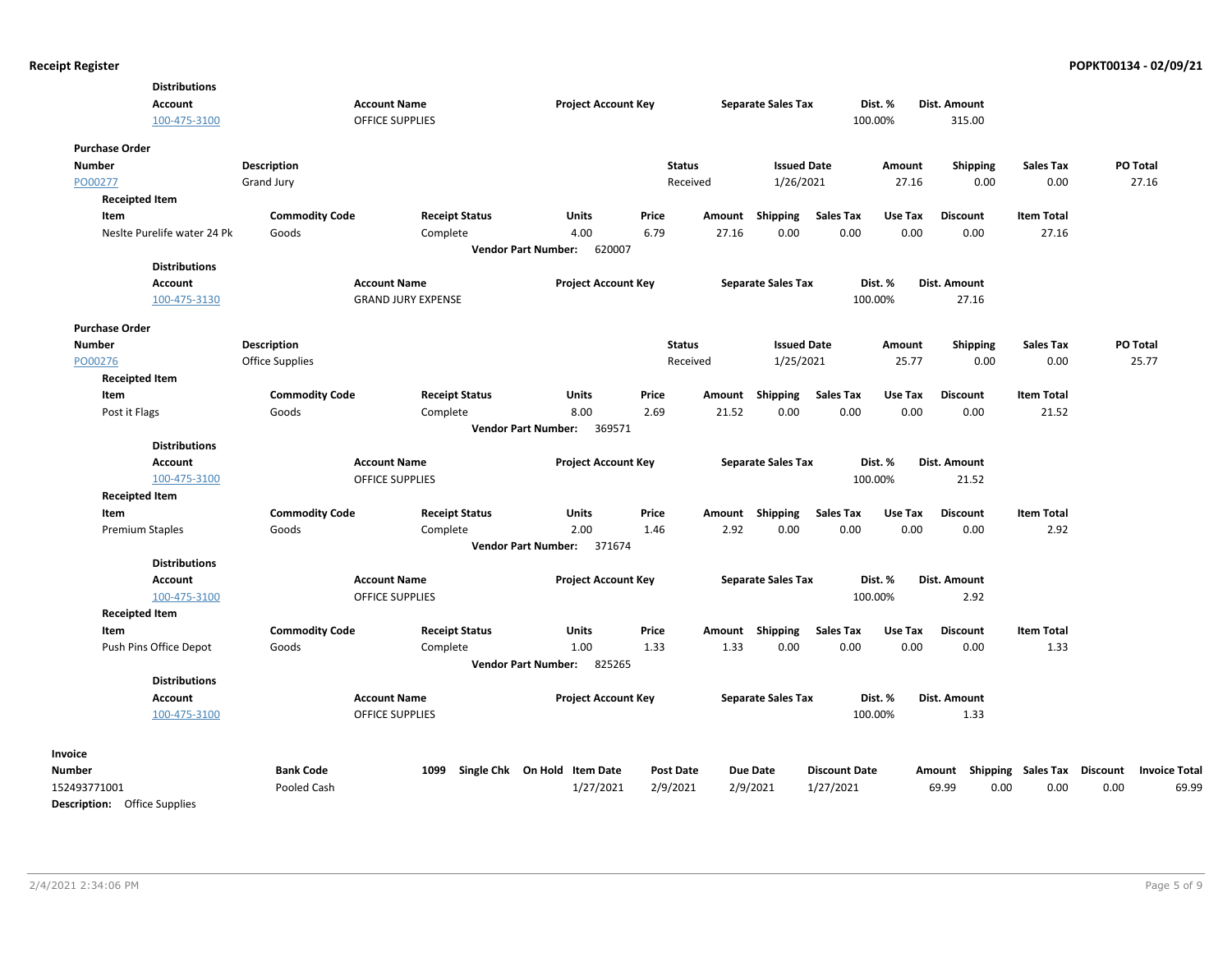| <b>Purchase Order</b>                         |                        |                        |                                       |                  |        |                           |                      |         |                     |                           |                                         |
|-----------------------------------------------|------------------------|------------------------|---------------------------------------|------------------|--------|---------------------------|----------------------|---------|---------------------|---------------------------|-----------------------------------------|
| <b>Number</b>                                 | Description            |                        |                                       | <b>Status</b>    |        | <b>Issued Date</b>        |                      | Amount  | <b>Shipping</b>     | <b>Sales Tax</b>          | PO Total                                |
| PO00276                                       | Office Supplies        |                        |                                       | Received         |        | 1/25/2021                 |                      | 69.99   | 0.00                | 0.00                      | 69.99                                   |
| <b>Receipted Item</b>                         |                        |                        |                                       |                  |        |                           |                      |         |                     |                           |                                         |
| Item                                          | <b>Commodity Code</b>  | <b>Receipt Status</b>  | Units                                 | Price            | Amount | Shipping                  | <b>Sales Tax</b>     | Use Tax | <b>Discount</b>     | <b>Item Total</b>         |                                         |
| webcam                                        | Goods                  | Complete               | 1.00                                  | 69.99            | 69.99  | 0.00                      | 0.00                 | 0.00    | 0.00                | 69.99                     |                                         |
|                                               |                        |                        | <b>Vendor Part Number:</b><br>4904248 |                  |        |                           |                      |         |                     |                           |                                         |
| <b>Distributions</b>                          |                        |                        |                                       |                  |        |                           |                      |         |                     |                           |                                         |
| Account                                       | <b>Account Name</b>    |                        | <b>Project Account Key</b>            |                  |        | <b>Separate Sales Tax</b> |                      | Dist. % | Dist. Amount        |                           |                                         |
| 100-475-3100                                  |                        | <b>OFFICE SUPPLIES</b> |                                       |                  |        |                           |                      | 100.00% | 69.99               |                           |                                         |
| Invoice                                       |                        |                        |                                       |                  |        |                           |                      |         |                     |                           |                                         |
| <b>Number</b>                                 | <b>Bank Code</b>       | 1099                   | Single Chk On Hold Item Date          | <b>Post Date</b> |        | <b>Due Date</b>           | <b>Discount Date</b> |         | Amount              | <b>Shipping Sales Tax</b> | <b>Discount</b><br><b>Invoice Total</b> |
| 152541854001                                  | Pooled Cash            |                        | 1/21/2021                             | 2/9/2021         |        | 2/9/2021                  | 1/21/2021            |         | 92.84<br>0.00       | 0.00                      | 0.00<br>92.84                           |
| <b>Description:</b> Office Supplies           |                        |                        |                                       |                  |        |                           |                      |         |                     |                           |                                         |
| <b>Purchase Order</b>                         |                        |                        |                                       |                  |        |                           |                      |         |                     |                           |                                         |
| <b>Number</b>                                 | <b>Description</b>     |                        |                                       | <b>Status</b>    |        | <b>Issued Date</b>        |                      | Amount  | <b>Shipping</b>     | <b>Sales Tax</b>          | PO Total                                |
| PO00261                                       | <b>Office Supplies</b> |                        |                                       | Received         |        | 1/20/2021                 |                      | 70.78   | 0.00                | 0.00                      | 70.78                                   |
| <b>Receipted Item</b>                         |                        |                        |                                       |                  |        |                           |                      |         |                     |                           |                                         |
| Item                                          | <b>Commodity Code</b>  | <b>Receipt Status</b>  | Units                                 | Price            | Amount | <b>Shipping</b>           | <b>Sales Tax</b>     | Use Tax | <b>Discount</b>     | <b>Item Total</b>         |                                         |
| Clorox Wipes                                  | Goods                  | Complete               | 4.00                                  | 5.31             | 21.24  | 0.00                      | 0.00                 | 0.00    | 0.00                | 21.24                     |                                         |
| <b>Distributions</b>                          |                        |                        |                                       |                  |        |                           |                      |         |                     |                           |                                         |
| Account                                       | <b>Account Name</b>    |                        | <b>Project Account Key</b>            |                  |        | <b>Separate Sales Tax</b> |                      | Dist. % | Dist. Amount        |                           |                                         |
| 210-621-3400                                  | <b>SHOP SUPPLIES</b>   |                        |                                       |                  |        |                           |                      | 100.00% | 21.24               |                           |                                         |
| <b>Receipted Item</b>                         |                        |                        |                                       |                  |        |                           |                      |         |                     |                           |                                         |
| Item                                          | <b>Commodity Code</b>  | <b>Receipt Status</b>  | Units                                 | Price            | Amount | Shipping                  | <b>Sales Tax</b>     | Use Tax | <b>Discount</b>     | <b>Item Total</b>         |                                         |
| Dry Erase Accessories<br><b>Distributions</b> | Goods                  | Complete               | 1.00                                  | 7.15             | 7.15   | 0.00                      | 0.00                 | 0.00    | 0.00                | 7.15                      |                                         |
| <b>Account</b>                                | <b>Account Name</b>    |                        | <b>Project Account Key</b>            |                  |        | <b>Separate Sales Tax</b> |                      | Dist. % | <b>Dist. Amount</b> |                           |                                         |
| 210-621-3400                                  | <b>SHOP SUPPLIES</b>   |                        |                                       |                  |        |                           |                      | 100.00% | 7.15                |                           |                                         |
| <b>Receipted Item</b>                         |                        |                        |                                       |                  |        |                           |                      |         |                     |                           |                                         |
| Item                                          | <b>Commodity Code</b>  | <b>Receipt Status</b>  | <b>Units</b>                          | Price            | Amount | Shipping                  | <b>Sales Tax</b>     | Use Tax | <b>Discount</b>     | <b>Item Total</b>         |                                         |
| Dry Erase Board                               | Goods                  | Complete               | 1.00                                  | 42.39            | 42.39  | 0.00                      | 0.00                 | 0.00    | 0.00                | 42.39                     |                                         |
| <b>Distributions</b>                          |                        |                        |                                       |                  |        |                           |                      |         |                     |                           |                                         |
| <b>Account</b>                                | <b>Account Name</b>    |                        | <b>Project Account Key</b>            |                  |        | <b>Separate Sales Tax</b> |                      | Dist. % | <b>Dist. Amount</b> |                           |                                         |
| 210-621-3400                                  | <b>SHOP SUPPLIES</b>   |                        |                                       |                  |        |                           |                      | 100.00% | 42.39               |                           |                                         |
| <b>Purchase Order</b>                         |                        |                        |                                       |                  |        |                           |                      |         |                     |                           |                                         |
| <b>Number</b>                                 | Description            |                        |                                       | <b>Status</b>    |        | <b>Issued Date</b>        |                      | Amount  | <b>Shipping</b>     | <b>Sales Tax</b>          | PO Total                                |
| PO00268                                       | Office Spplies         |                        |                                       | Received         |        | 1/21/2021                 |                      | 13.99   | 0.00                | 0.00                      | 13.99                                   |
| <b>Receipted Item</b>                         |                        |                        |                                       |                  |        |                           |                      |         |                     |                           |                                         |
| Item                                          | <b>Commodity Code</b>  | <b>Receipt Status</b>  | <b>Units</b>                          | Price            | Amount | <b>Shipping</b>           | <b>Sales Tax</b>     | Use Tax | <b>Discount</b>     | <b>Item Total</b>         |                                         |
| <b>File Dividers</b>                          | Goods                  | Complete               | 1.00                                  | 13.99            | 13.99  | 0.00                      | 0.00                 | 0.00    | 0.00                | 13.99                     |                                         |
| <b>Distributions</b>                          |                        |                        |                                       |                  |        |                           |                      |         |                     |                           |                                         |
| Account                                       | <b>Account Name</b>    |                        | <b>Project Account Key</b>            |                  |        | <b>Separate Sales Tax</b> |                      | Dist. % | Dist. Amount        |                           |                                         |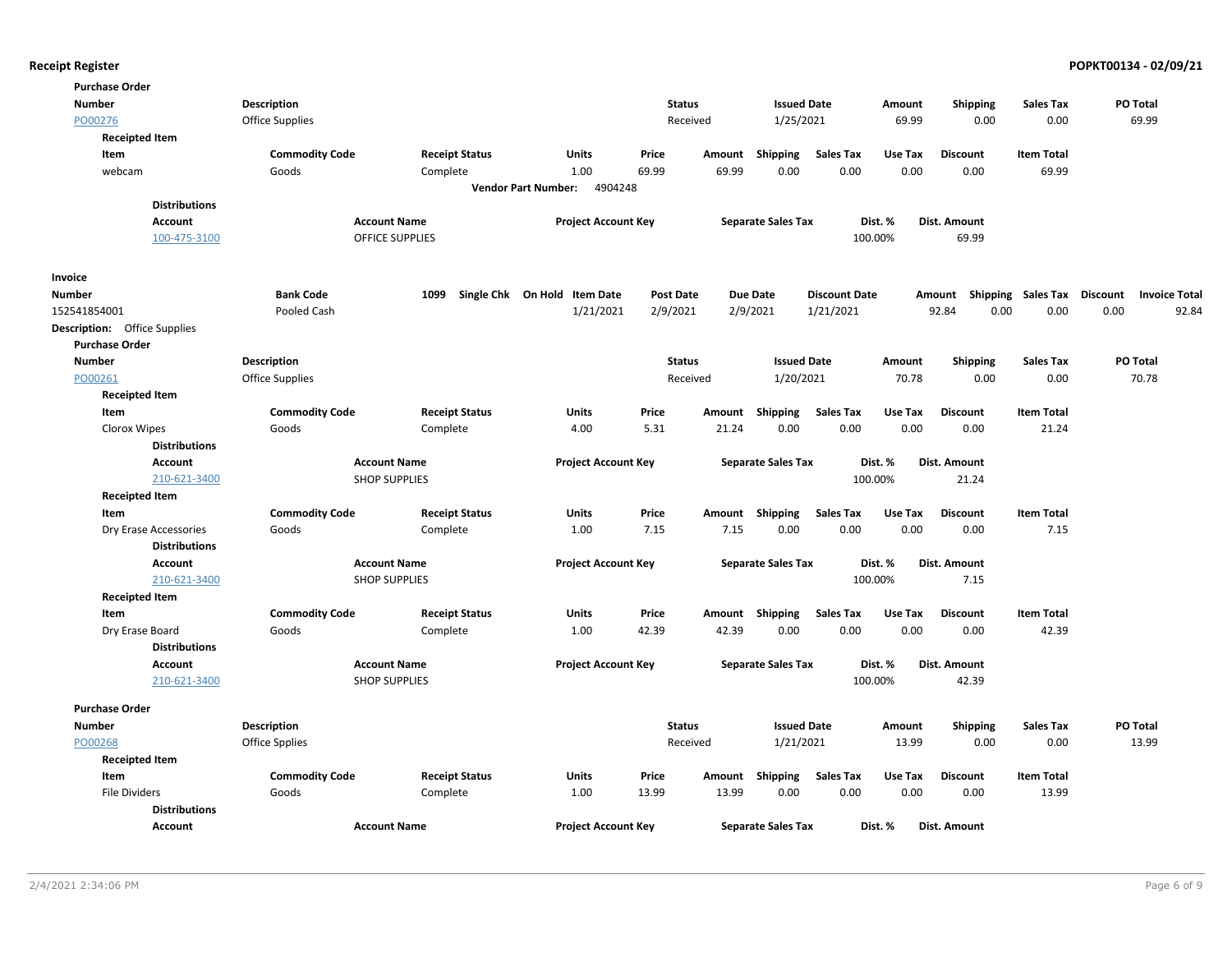| <b>Receipt Register</b> |                              |                        |                              |                              |                  |          |                           |                      |                               |                        |      |                    |                       | POPKT00134 - 02/09/21 |
|-------------------------|------------------------------|------------------------|------------------------------|------------------------------|------------------|----------|---------------------------|----------------------|-------------------------------|------------------------|------|--------------------|-----------------------|-----------------------|
|                         | 100-590-3100                 |                        | OFFICE SUPPLIES              |                              |                  |          |                           | 100.00%              |                               | 13.99                  |      |                    |                       |                       |
| <b>Purchase Order</b>   |                              |                        |                              |                              |                  |          |                           |                      |                               |                        |      |                    |                       |                       |
| <b>Number</b>           |                              | <b>Description</b>     |                              |                              | <b>Status</b>    |          | <b>Issued Date</b>        |                      | Amount                        | Shipping               |      | <b>Sales Tax</b>   |                       | PO Total              |
| PO00261                 |                              | <b>Office Supplies</b> |                              |                              | Received         |          | 1/20/2021                 |                      | 8.07                          |                        | 0.00 | 0.00               |                       | 8.07                  |
| <b>Receipted Item</b>   |                              |                        |                              |                              |                  |          |                           |                      |                               |                        |      |                    |                       |                       |
| Item                    |                              | <b>Commodity Code</b>  | <b>Receipt Status</b>        | Units                        | Price            | Amount   | Shipping                  | <b>Sales Tax</b>     | Use Tax                       | <b>Discount</b>        |      | <b>Item Total</b>  |                       |                       |
| Hand Soap               |                              | Goods                  | Complete                     | 3.00                         | 2.69             | 8.07     | 0.00                      | 0.00                 | 0.00                          | 0.00                   |      | 8.07               |                       |                       |
|                         | <b>Distributions</b>         |                        |                              |                              |                  |          |                           |                      |                               |                        |      |                    |                       |                       |
|                         | <b>Account</b>               | <b>Account Name</b>    |                              | <b>Project Account Key</b>   |                  |          | <b>Separate Sales Tax</b> |                      | Dist. %                       | Dist. Amount           |      |                    |                       |                       |
|                         | 210-621-3400                 | <b>SHOP SUPPLIES</b>   |                              |                              |                  |          |                           | 100.00%              |                               | 8.07                   |      |                    |                       |                       |
|                         |                              |                        |                              |                              |                  |          |                           |                      |                               |                        |      |                    |                       |                       |
| <b>Vendor Number</b>    | <b>Vendor DBA</b>            |                        |                              |                              |                  |          |                           |                      | <b>Vendor Total Discount:</b> |                        |      | 0.00               | <b>Invoice Total:</b> | 3,260.97              |
| 00654                   | <b>WILSON CULVERTS, INC.</b> |                        |                              |                              |                  |          |                           |                      |                               |                        |      |                    |                       |                       |
| Invoice                 |                              |                        |                              |                              |                  |          |                           |                      |                               |                        |      |                    |                       |                       |
| <b>Number</b>           |                              | <b>Bank Code</b>       | 1099                         | Single Chk On Hold Item Date | <b>Post Date</b> |          | <b>Due Date</b>           | <b>Discount Date</b> |                               | Amount                 |      | Shipping Sales Tax | <b>Discount</b>       | <b>Invoice Total</b>  |
| 83256                   |                              | Pooled Cash            |                              | 1/27/2021                    | 2/9/2021         |          | 2/9/2021                  | 1/27/2021            |                               | 3,260.97               | 0.00 | 0.00               | 0.00                  | 3,260.97              |
| Description: Culverts   |                              |                        |                              |                              |                  |          |                           |                      |                               |                        |      |                    |                       |                       |
| <b>Purchase Order</b>   |                              |                        |                              |                              |                  |          |                           |                      |                               |                        |      |                    |                       |                       |
| <b>Number</b>           |                              | <b>Description</b>     |                              |                              | <b>Status</b>    |          | <b>Issued Date</b>        |                      | Amount                        | <b>Shipping</b>        |      | <b>Sales Tax</b>   |                       | PO Total              |
| PO00293                 |                              | Culverts               |                              |                              | Received         |          | 2/2/2021                  |                      | 3,260.97                      |                        | 0.00 | 0.00               |                       | 3,260.97              |
| <b>Receipted Item</b>   |                              |                        |                              |                              |                  |          |                           |                      |                               |                        |      |                    |                       |                       |
| Item                    |                              | <b>Commodity Code</b>  | <b>Receipt Status</b>        | Units                        | Price            |          | Amount Shipping           | <b>Sales Tax</b>     | Use Tax                       | <b>Discount</b>        |      | <b>Item Total</b>  |                       |                       |
|                         | 303016 30 x 30               | Goods                  | Complete                     | 1.00                         | 604.50           | 604.50   | 0.00                      | 0.00                 | 0.00                          | 0.00                   |      | 604.50             |                       |                       |
|                         | <b>Distributions</b>         |                        |                              |                              |                  |          |                           |                      |                               |                        |      |                    |                       |                       |
|                         | Account<br>220-622-3420      | <b>Account Name</b>    | <b>R&amp;B MAT. CULVERTS</b> | <b>Project Account Key</b>   |                  |          | <b>Separate Sales Tax</b> | 100.00%              | Dist. %                       | Dist. Amount<br>604.50 |      |                    |                       |                       |
| <b>Receipted Item</b>   |                              |                        |                              |                              |                  |          |                           |                      |                               |                        |      |                    |                       |                       |
| Item                    |                              | <b>Commodity Code</b>  | <b>Receipt Status</b>        | Units                        | Price            |          | Amount Shipping           | <b>Sales Tax</b>     | Use Tax                       | <b>Discount</b>        |      | <b>Item Total</b>  |                       |                       |
| 48 x 15                 |                              | Goods                  | Complete                     | 1.00                         | 580.65           | 580.65   | 0.00                      | 0.00                 | 0.00                          | 0.00                   |      | 580.65             |                       |                       |
|                         | <b>Distributions</b>         |                        |                              |                              |                  |          |                           |                      |                               |                        |      |                    |                       |                       |
|                         | <b>Account</b>               | <b>Account Name</b>    |                              | <b>Project Account Key</b>   |                  |          | <b>Separate Sales Tax</b> |                      | Dist. %                       | Dist. Amount           |      |                    |                       |                       |
|                         | 220-622-3420                 |                        | <b>R&amp;B MAT. CULVERTS</b> |                              |                  |          |                           | 100.00%              |                               | 580.65                 |      |                    |                       |                       |
| <b>Receipted Item</b>   |                              |                        |                              |                              |                  |          |                           |                      |                               |                        |      |                    |                       |                       |
| Item                    |                              | <b>Commodity Code</b>  | <b>Receipt Status</b>        | Units                        | Price            |          | Amount Shipping           | <b>Sales Tax</b>     | Use Tax                       | <b>Discount</b>        |      | <b>Item Total</b>  |                       |                       |
| 48 x 35                 |                              | Goods                  | Complete                     | 1.00                         | 1,354.85         | 1,354.85 | 0.00                      | 0.00                 | 0.00                          | 0.00                   |      | 1,354.85           |                       |                       |
|                         | <b>Distributions</b>         |                        |                              |                              |                  |          |                           |                      |                               |                        |      |                    |                       |                       |
|                         | Account                      | <b>Account Name</b>    |                              | <b>Project Account Key</b>   |                  |          | <b>Separate Sales Tax</b> |                      | Dist. %                       | Dist. Amount           |      |                    |                       |                       |
|                         | 220-622-3420                 |                        | <b>R&amp;B MAT. CULVERTS</b> |                              |                  |          |                           | 100.00%              |                               | 1,354.85               |      |                    |                       |                       |
| <b>Receipted Item</b>   |                              |                        |                              |                              |                  |          |                           |                      |                               |                        |      |                    |                       |                       |
| Item                    |                              | <b>Commodity Code</b>  | <b>Receipt Status</b>        | <b>Units</b>                 | Price            |          | Amount Shipping           | <b>Sales Tax</b>     | Use Tax                       | <b>Discount</b>        |      | <b>Item Total</b>  |                       |                       |
|                         | 48" 90 degree elbow          | Goods                  | Complete                     | 1.00                         | 720.97           | 720.97   | 0.00                      | 0.00                 | 0.00                          | 0.00                   |      | 720.97             |                       |                       |
|                         | <b>Distributions</b>         |                        |                              |                              |                  |          |                           |                      |                               |                        |      |                    |                       |                       |
|                         | <b>Account</b>               | <b>Account Name</b>    |                              | <b>Project Account Key</b>   |                  |          | <b>Separate Sales Tax</b> |                      | Dist. %                       | Dist. Amount           |      |                    |                       |                       |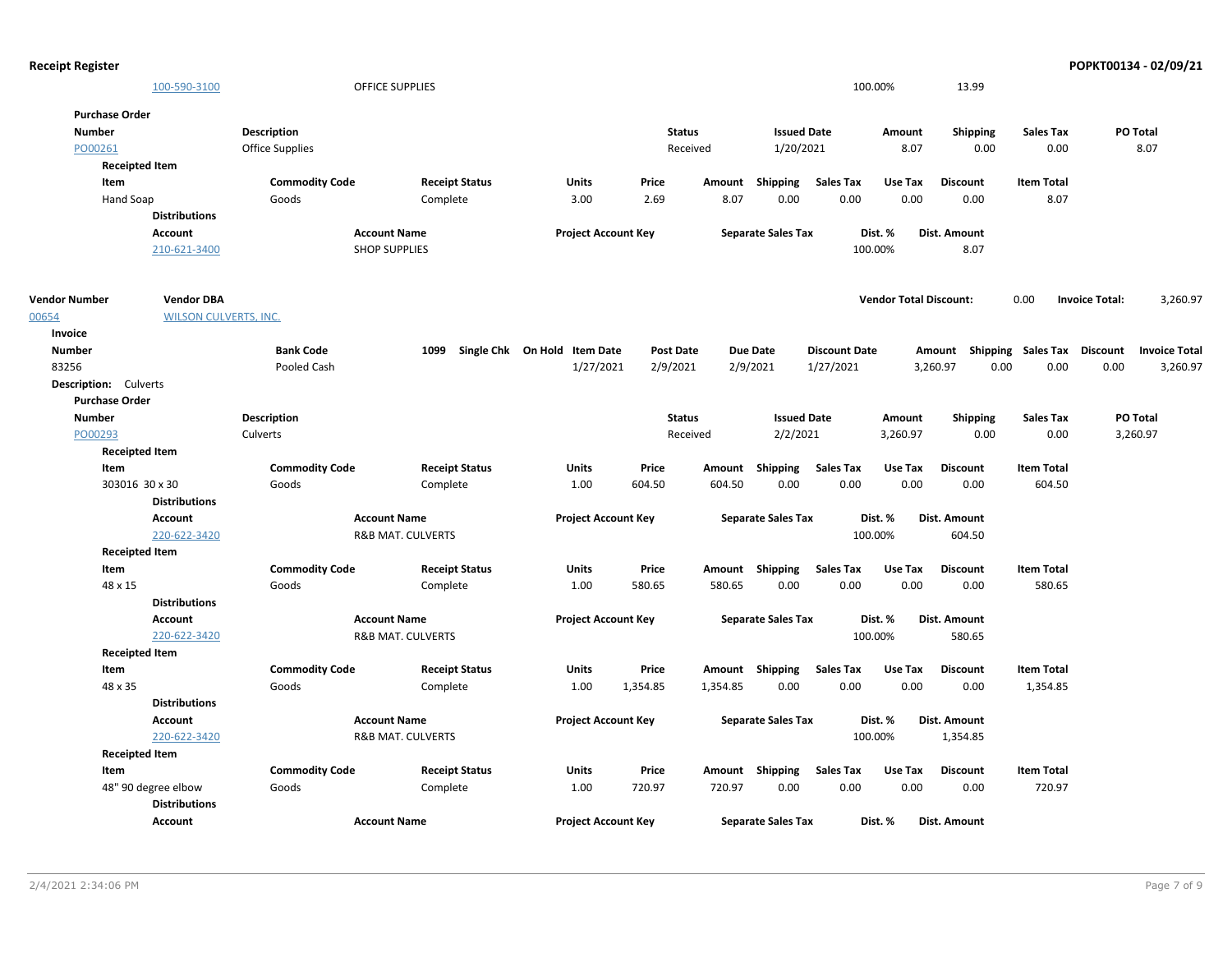| <b>Receipt Register</b> |              |                            |                         |                |           |                | POPKT00134 - 02/09/21         |
|-------------------------|--------------|----------------------------|-------------------------|----------------|-----------|----------------|-------------------------------|
|                         | 220-622-3420 | R&B MAT. CULVERTS          |                         |                | 100.00%   | 720.97         |                               |
|                         |              |                            |                         |                |           |                |                               |
|                         |              |                            |                         |                |           |                |                               |
| <b>Packet Totals</b>    |              |                            |                         |                |           |                |                               |
| <b>Vendors:</b>         | Invoices: 11 | <b>Purchase Orders: 15</b> | <b>Amount: 9,427.70</b> | Shipping: 0.00 | Tax: 0.00 | Discount: 0.00 | <b>Total Amount: 9,427.70</b> |